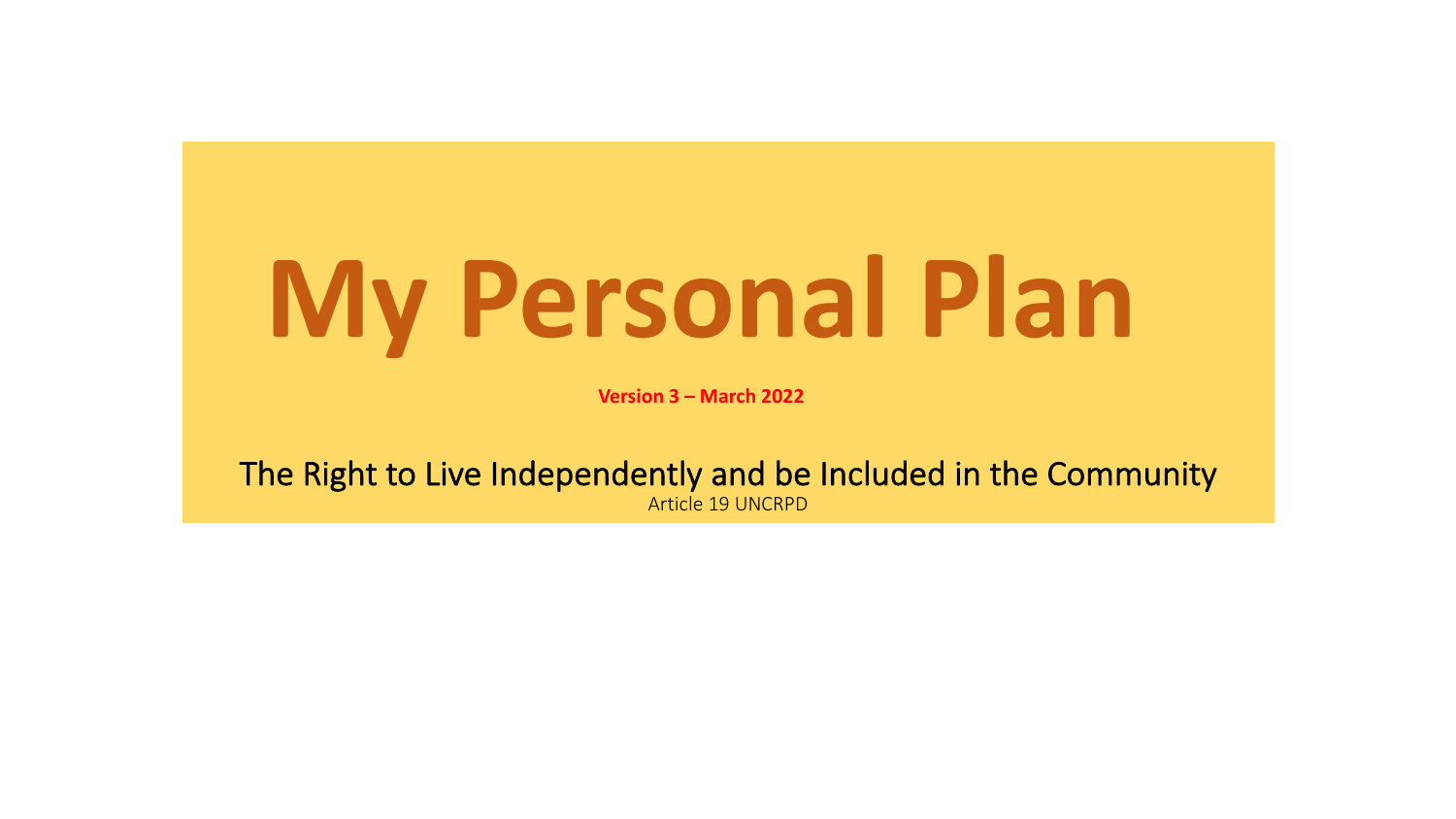#### **Contents**

#### Explaining this Personal Plan Collecting information for the Personal Plan 1. About me 3. My Home 2. You need to know…. 4. My Support 5. The Community 6. Action, Contacts and Agreement Bringing everything into one Personal Plan Being safe

**Notes**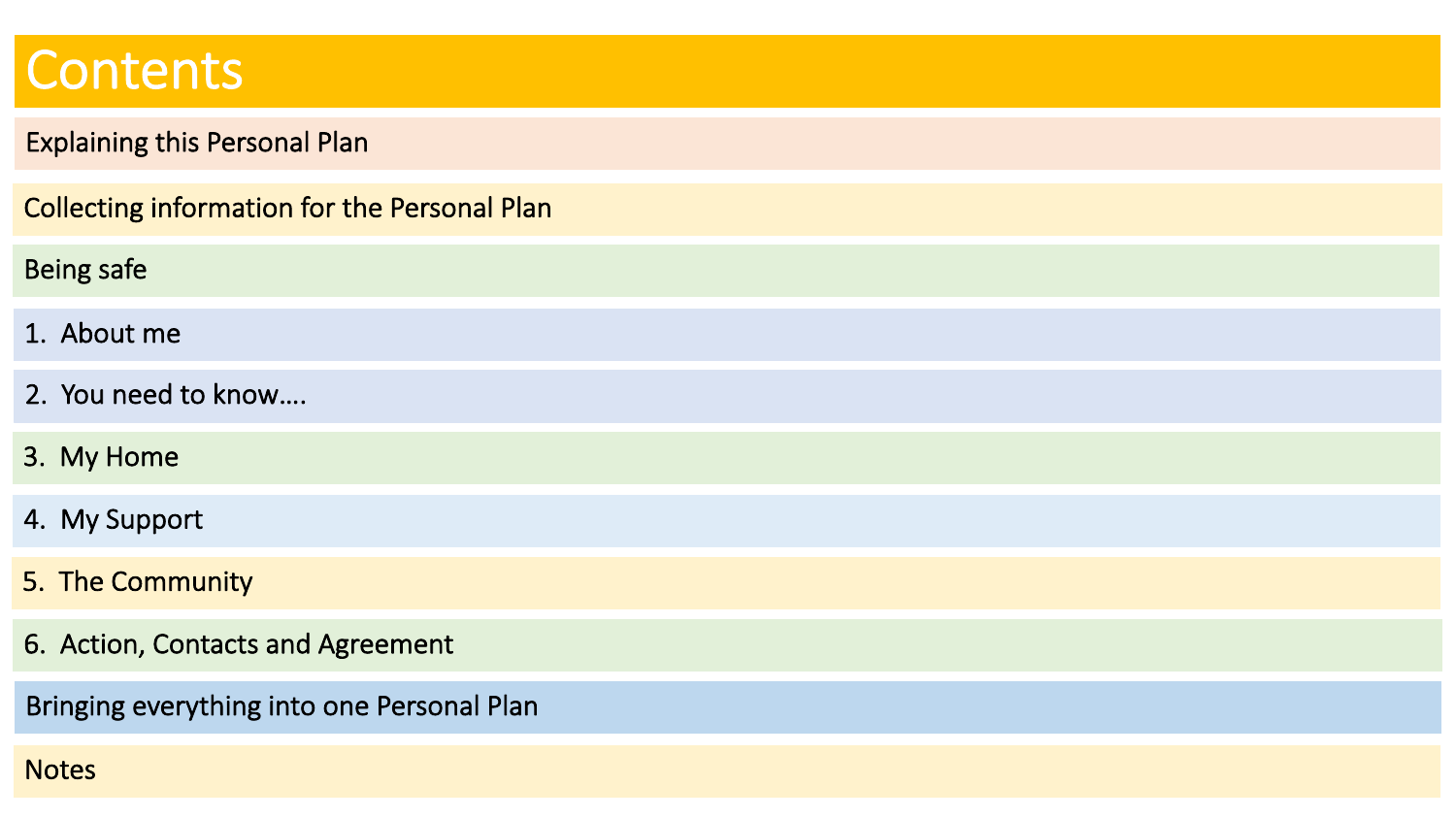### Explaining this Personal Plan

- The United Nations Convention on the Rights of People with Disabilities (UNCRPD) Article 19 states that **people with disabilities have the right to live independently and be included in the community**.
- The UNCRPD identifies three areas that this right applies to:
	- Housing / Home
	- Support and care
	- Community inclusion
- This Personal Plan sets out how the Right to live independently and be included in the community can be made real for the individual person.
- This Personal Plan starts by introducing the person, and what matters most to them.
- Each of the three areas then provides a set of conversations that enable the person to share their thoughts, experience and choices. A guide to the provision of information from services (social care, health, welfare) and explains what the Personal Plan needs to put in place.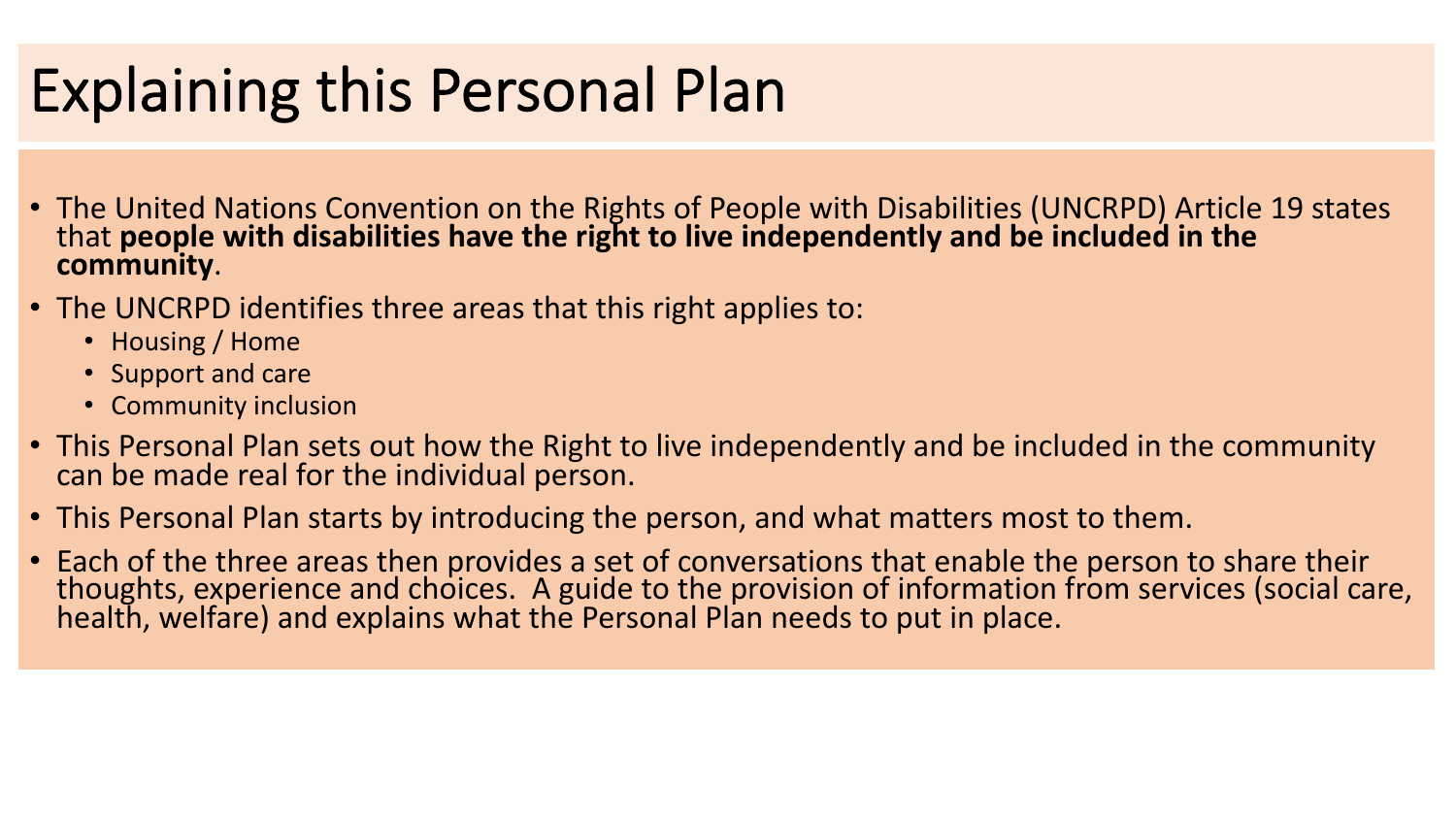# Explaining this Personal Plan - Trauma

- The base for all conversations and discussions held to complete a personal Life Plan start from the take a 'trauma-informed approach'.
- In simple terms a trauma-informed approach (or 'trauma informed practice') recognizes the fact that each and everyone of us has experienced trauma in some form early in our lives and how that trauma has gone on to impact on our daily life and relationships is both individual and different.
- Planning with people of any age who have experienced trauma, whether through separation, exclusion, abuse, crisis or prejudice / intolerance does not mean you need to understand every instance and every impact, it simply means that you will be encountering the impact of trauma in all your interactions and conversations. That much of the difficulties people may be experiencing in their daily life will in some way be impacted upon by trauma in their early lives.
- Institutionalisation is traumatic; prolonged institutionalisation will fundamentally alter people's experience of the world, regardless of specific instances during life in an institution, for example physical, emotional, mental or sexual abuse. Personal Life Planning has to acknowledge trauma as part of the reasons a person will need support, acknowledge the trauma of institutionalisation and provide support and space for that trauma to heal in the long term future.
- For more information: https://theinnovateproject.co.uk/trauma-informed-practice/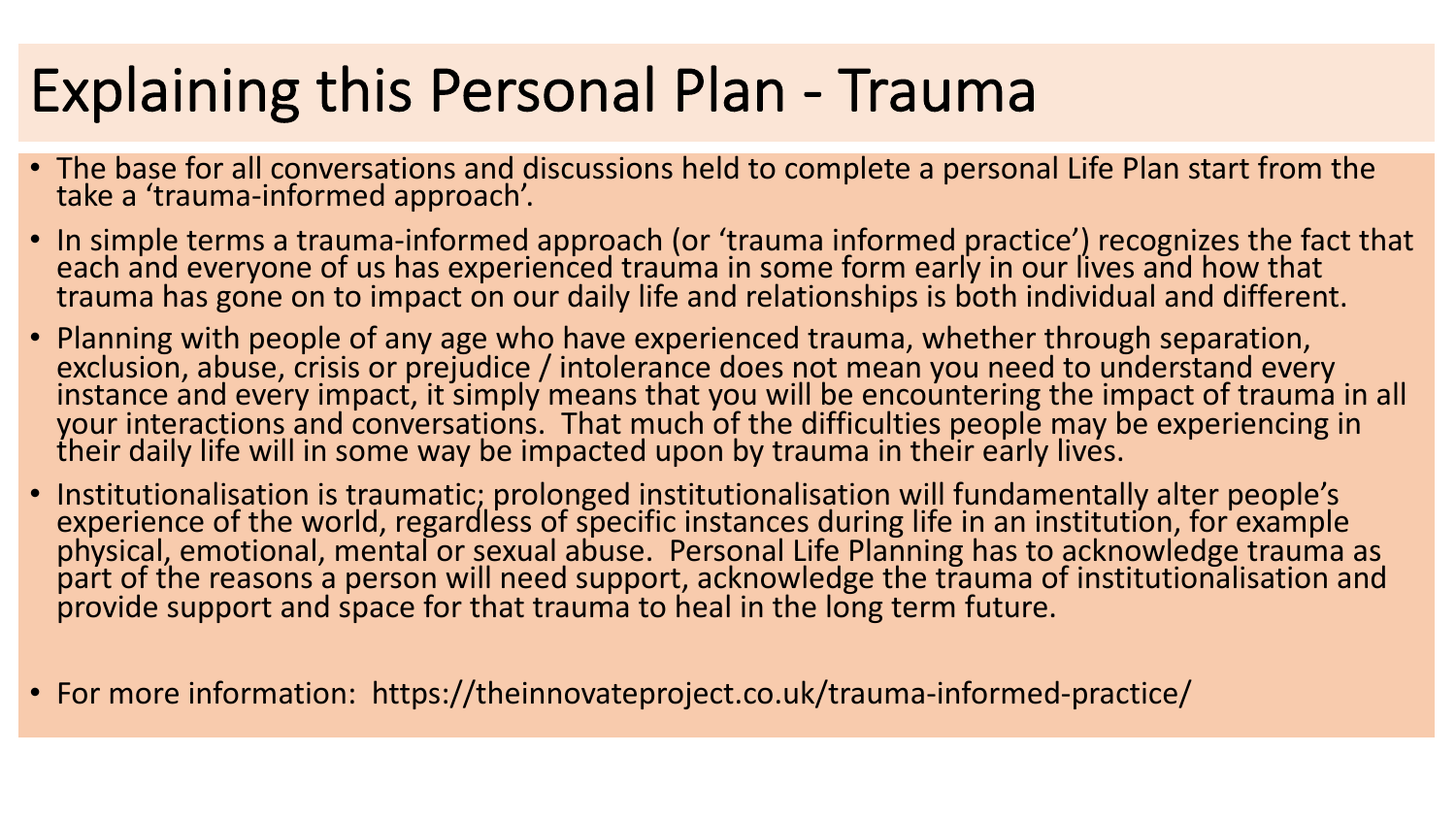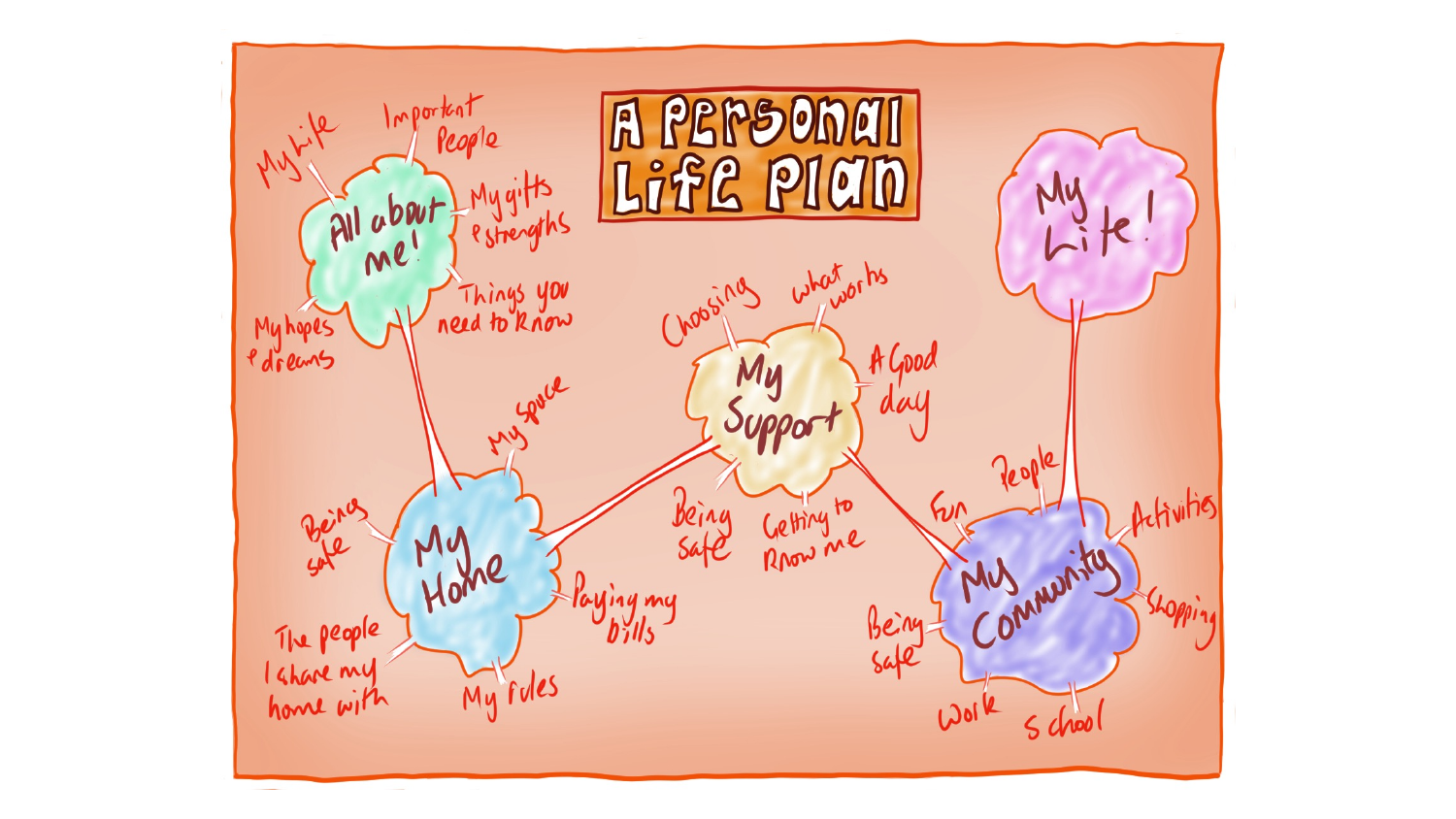### Collecting information for the Personal Plan

**The voice of the person and those who know them best** – the foundation of the plan, without this the plan will be meaningless and is unlikely to provide the support the person needs to live independently and be included in the community. Effort will need to be made to ensure the person is supported to communicate their thoughts, desires and needs and to participate in a meaningful way. The simple conversations listed in this guide should form the basis for gathering information from the person and those who know them best.

**Statutory needs assessments** – assessments are not plans. There will be many different types of assessments; strength based, deficit based, covering social care, welfare, housing and/or health. They inform the development of the plan, make clear eligibility for funding and support and document key information like the person's history with services, important professionals, doctors, teachers and others in the life of the person.

**Healthcare records and plans** – these may be separate to the Statutory assessments depending on the way services are organised in a country. The names of the person's doctor, their psychiatrist or therapist, the medication a person takes, whether they can self-administer or not, particular issues around diet, exercise, general health and any specific health conditions or illnesses the person may have had or currently has will all be necessary information to inform the plan.

**Education and Employment** – every one has a right to learn and have the support they need to learn, attend school if that works for them and to be able to think of a future that includes paid work and the opportunity to contribute. Education records, assessments and plans are often separate from other assessments and plans. They will provide insight into important things like communication, skills, abilities and socializing and if they can be accessed then they should inform the Personal Plan.

**Welfare payments, funding and eligibility** – Often assessments for welfare payments are separate. They will inform the plan as they will indicate eligibility for payments related to the level of support a person may need, housing provision, support to work

All this information will come together based on the foundation of what the person and those who know them best say. The Personal Plan will explain in detail how the **Right to Live Independently and be Included in the Community** will be made real for the person.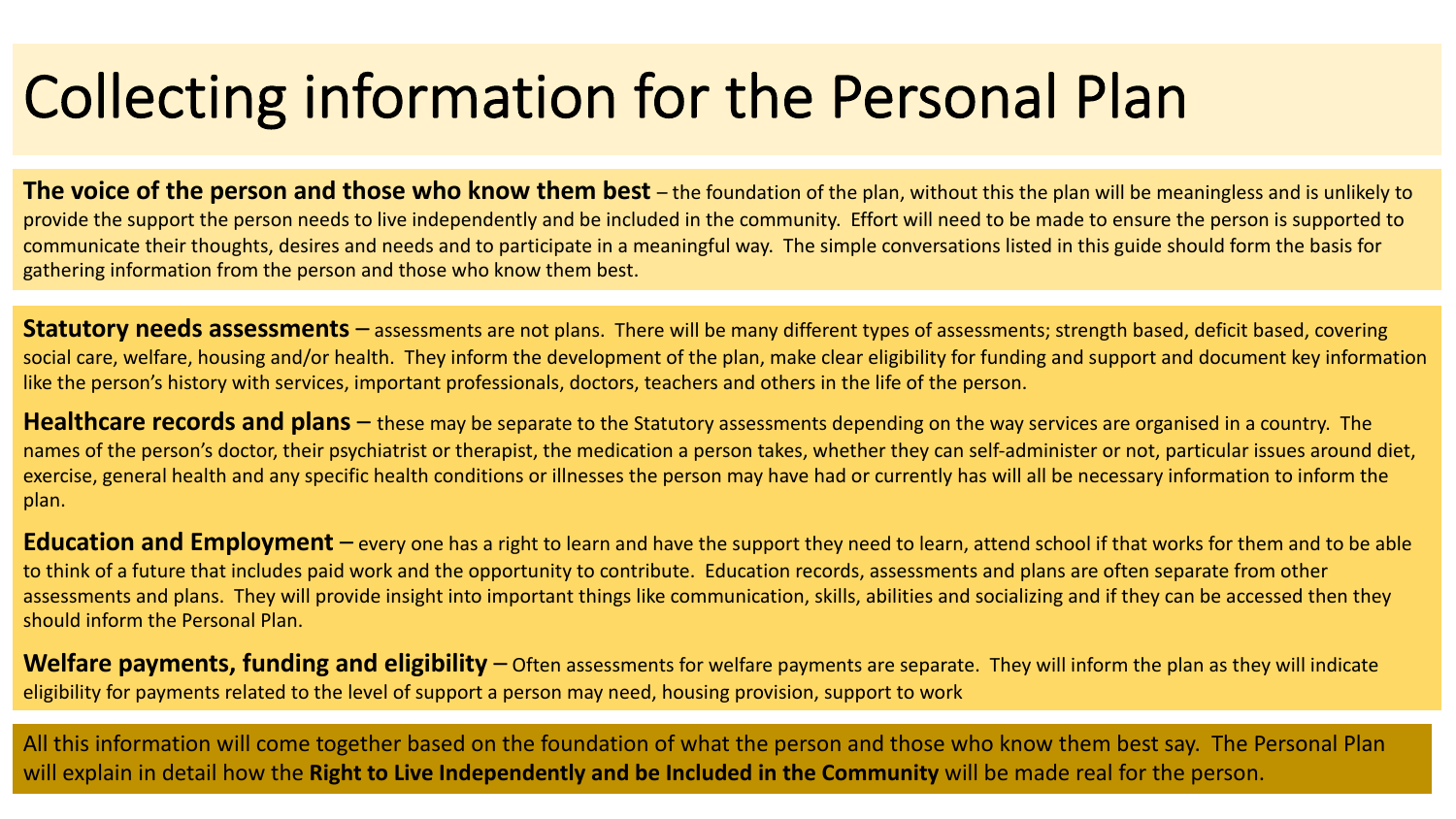#### Being safe is important for each and everyone of us

- Feeling safe, being safe and staying safe is really important to us all.
- Hate crime and discrimination need always to be considered, this can be a daily and frequent experience for the people we are planning alongside.
- Being safe means considering risk, and setting out clear and agreed ways of managing risk.
- In its simplest terms this means 'risk to self' and 'risk to others', whether at home, with support or out in and about in the community.
- For people who we are planning with the consideration of risk is an imperative, a non-negotiable part of a plan.
- Risk management can impact on people's ability to make choices, see their liberty deprived, shape staff support, restrict activity.
- Positive approaches to manage risk can preserve dignity, can cherish relationships, can make a big difference to people's experience of community living.
- The most important thing is always to talk, always to involve the person and always to think about their rights to independent living and being included in the community.
- Our ambition has to be to support someone to have the best life they can.

Each section includes a specific discussion about being safe …at home, with support, and out and about in the community. At the heart of each discussion has to be honesty, transparency and a commitment to participation, providing the communication support each person needs to be able to take part in a meaningful way The intention that any management of risk is inclusive and agreed by all parties

The shared expertise of the multi-agency team will be imperative as will a very good understanding of life history

Think creatively about solutions that can minimize risks, for example of someone is a fast runner ensure the support team are fit healthy and active and able to keep up with them, this is much safer than starting to explore restricting someone's liberty. Restrictions may be needed however such a start is a positive approach to supporting a person be themselves.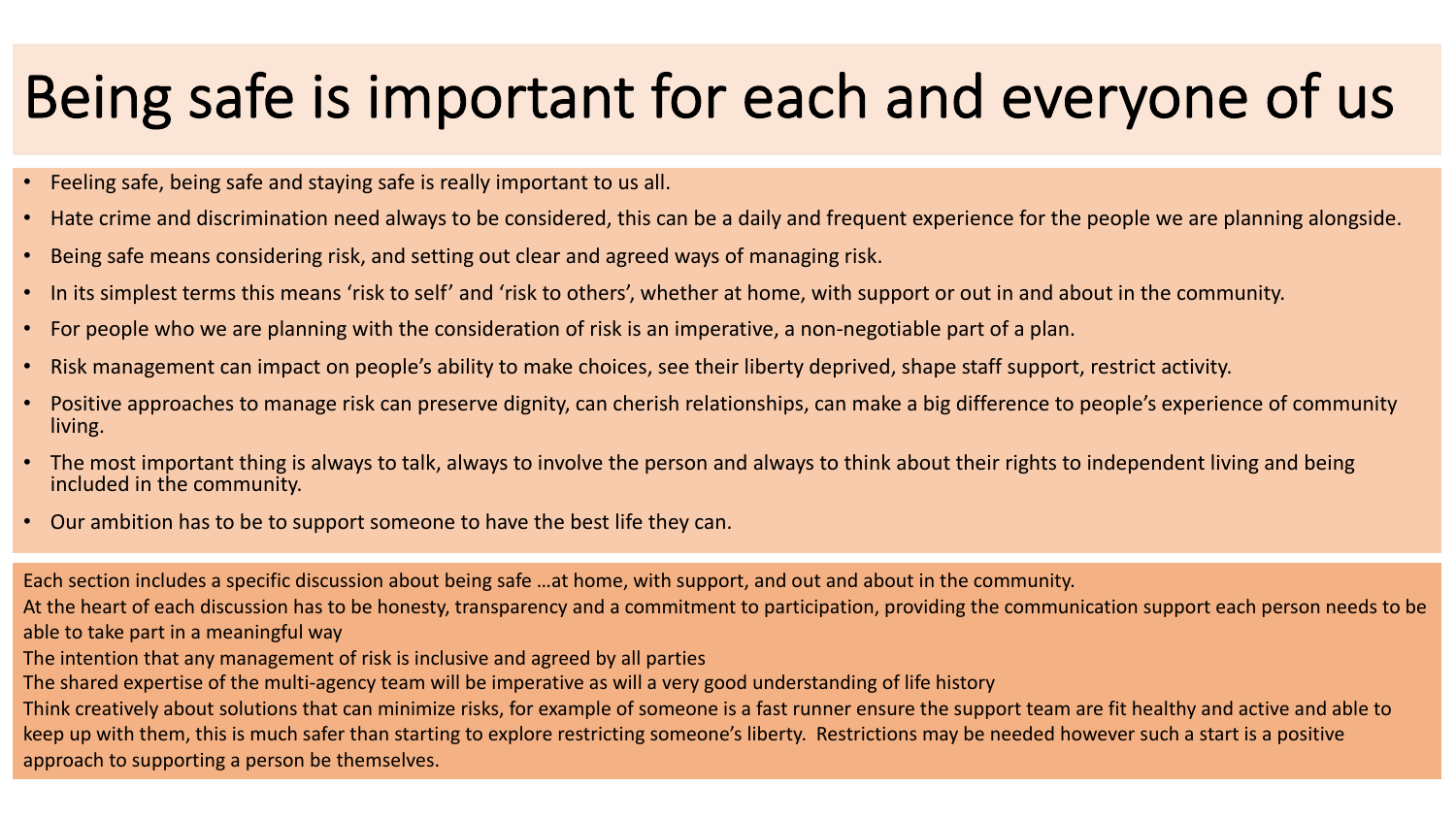### 1. About me

- My gifts and strengths
- My hopes and dreams for my future
- Important (to me, for you to know, people in my life)

#### 2. You need to know….

#### **My history**

- How I got to where I am
- Important people in my life now and in the past
- My Well-being physical health, mental health and emotional health
- The labels given to me by others to describe my support needs

**Each of us is an individual.** To support a person to live independently and be included it is essential to start by finding out about the person, their life and to hear what those who love and care for the person think.

These topics provide a basis for conversation and gathering information from the person.

It will be important to find out how they communicate and make their wishes, thoughts and choices known. It will also be important to hear from those who know the person best.

This is the foundation upon which the whole plan is built. Without this information the plan will not deliver the support the person needs to live independently and be included. This information will inform the provision of a home, of the right support and the opportunities to be included.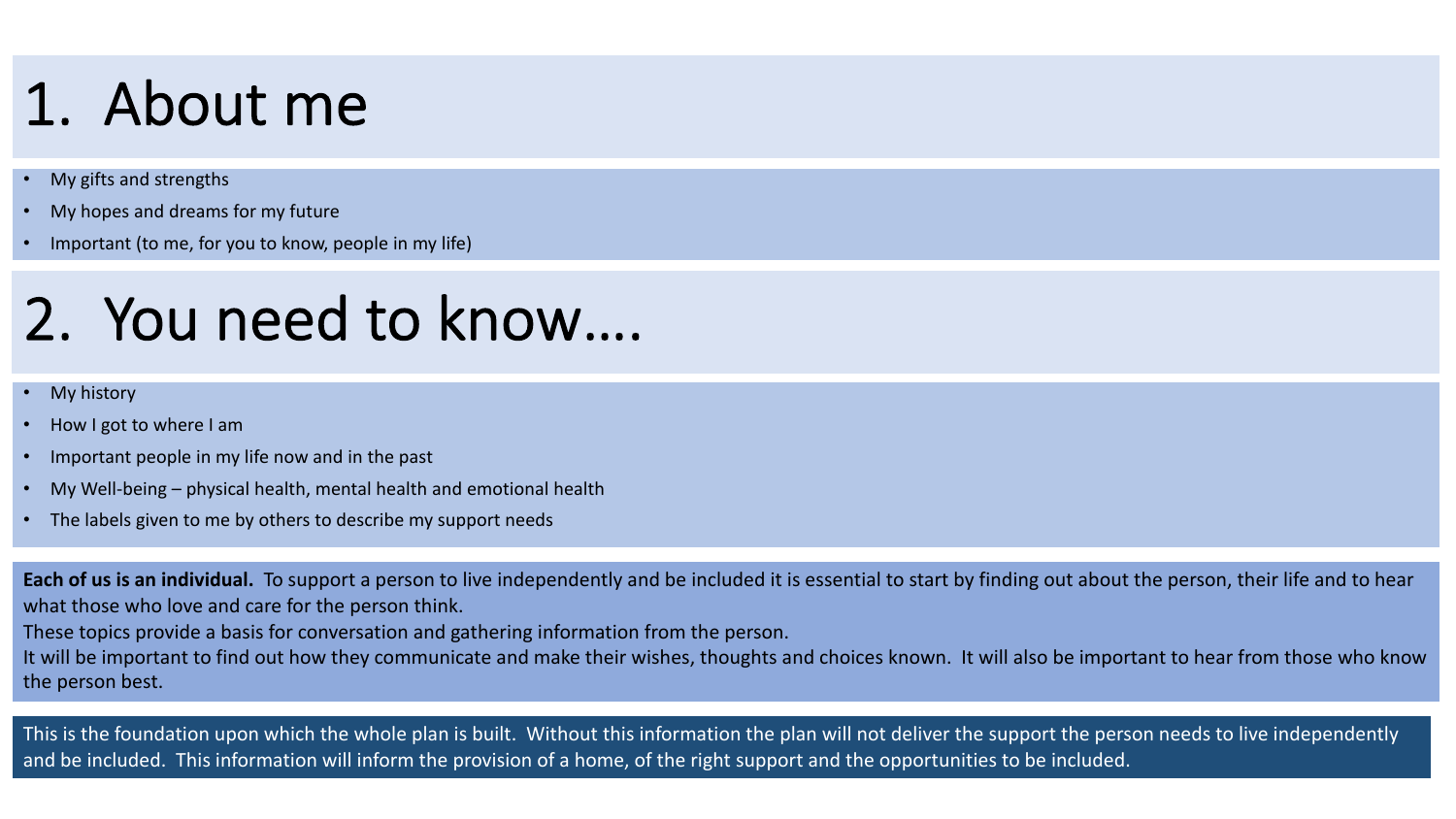#### 3. My Home

**UNCRPD Article 19** says 'Persons with disabilities have the opportunity to choose their place of residence and where and with whom they live on an equal basis with others and are not obliged to live in a particular living arrangement.

#### **The person and those who know them best:**

- My room
- Sharing space
- Where?
- Money to pay for my home
- Space for support workers

**Professional / Practitioner / Services:** To provide learning from supporting the person when it comes to accommodation, access requirements, any personal funding, eligibility for state benefit.

**The Personal Life Plan** will explain what is needed for housing and the person having a home. It will explain how this is paid for, who owns the house, who else may be living there, arrangements for paying bills and maintenance

**Being safe**, for example, privacy, things I may find difficult, caring for myself, hurting myself, sharp objects, keeping warm, eating well, sharing space, what works and what does not work, access, keys, stairs…..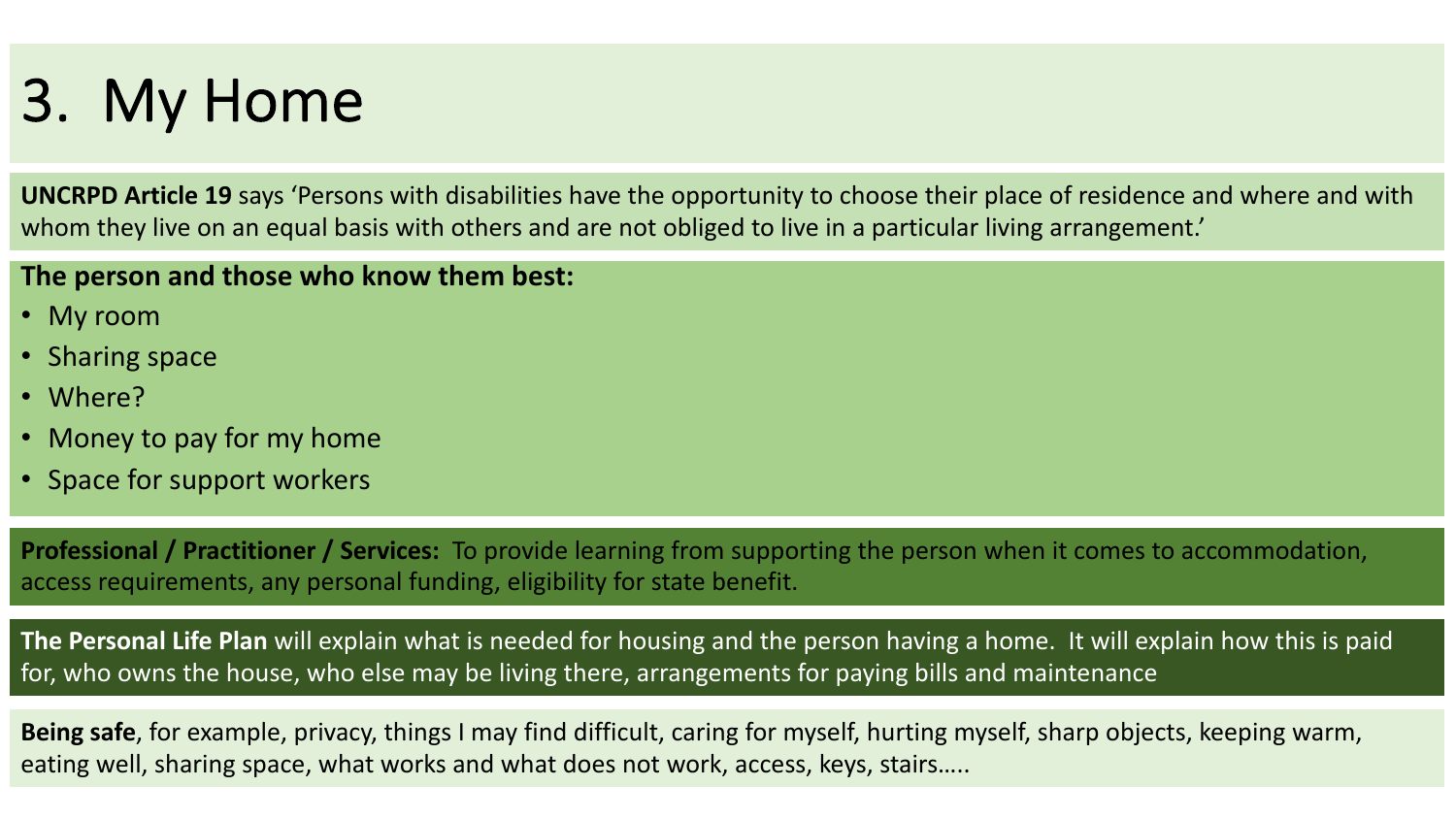#### 3. My Home and My Family

The importance of family, for children, young people and adults is recognised in both the United nations Convention on the Rights of the Child and in the UNCRPD (Article 23). For all of us home is as much about who we share the space with as it is about a building; for children and young people especially this means family. For adults too contact with family and sharing home with loved ones and thinking about starting their own family are all important.

#### **The person and those who know them best:**

- My family, who are they, what is important to them, favourite times and memories
- What makes for good family times, and what can make things difficult
- What works and what does not work?
- Sharing space, sharing time together
- Having a break from each other

**Professional / Practitioner / Services:** Support to family members, having a break from each other, young carers and siblings, keeping a safe and healthy home, other people in the family who may need support

**The Personal Life Plan** will explain how best to support the whole family to provide a healthy loving and safe place for the child, young person or adult.

**Being safe**, for example, privacy, safe space, things we may find difficult, caring for ourselves, sharing food, sharing space, what works and what does not work, support to young carers and having a break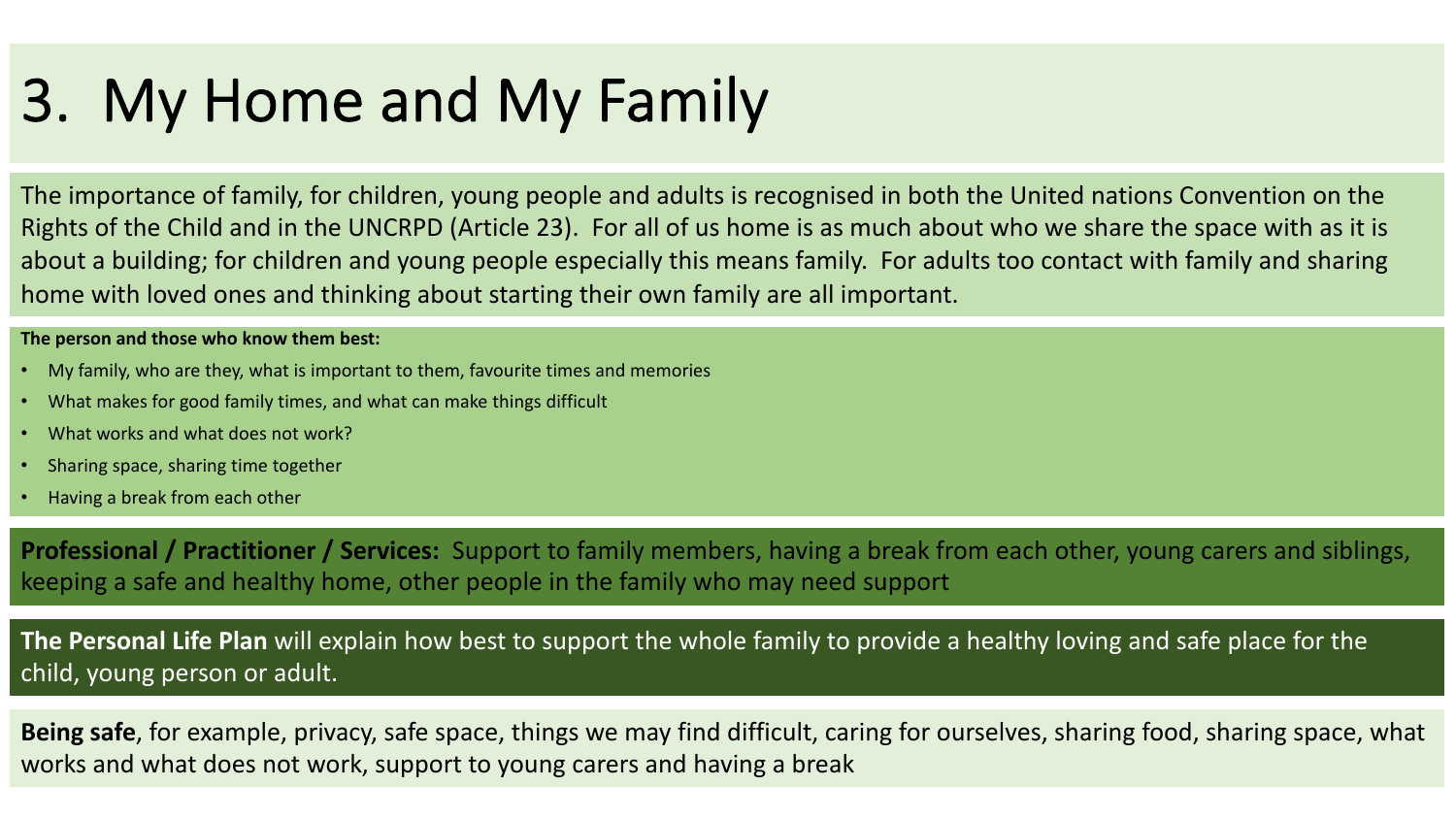#### 3. My Home…this means….

- My home is warm, dry and comfortable
- I feel safe and happy in my home, it is my space
- I feel safe and happy in the local community where my home is
- My home means 'my rules'
- I can enjoy looking after my home, with the support I need
- I have enough money to pay my rent, this means I don't worry about the future
- I have a bedroom, a kitchen and a bathroom
- If I share my home with other people then I have chosen to share my home and I like sharing this space with others. Others call it their home too.
- There is space for my support worker to sleep overnight if they need to.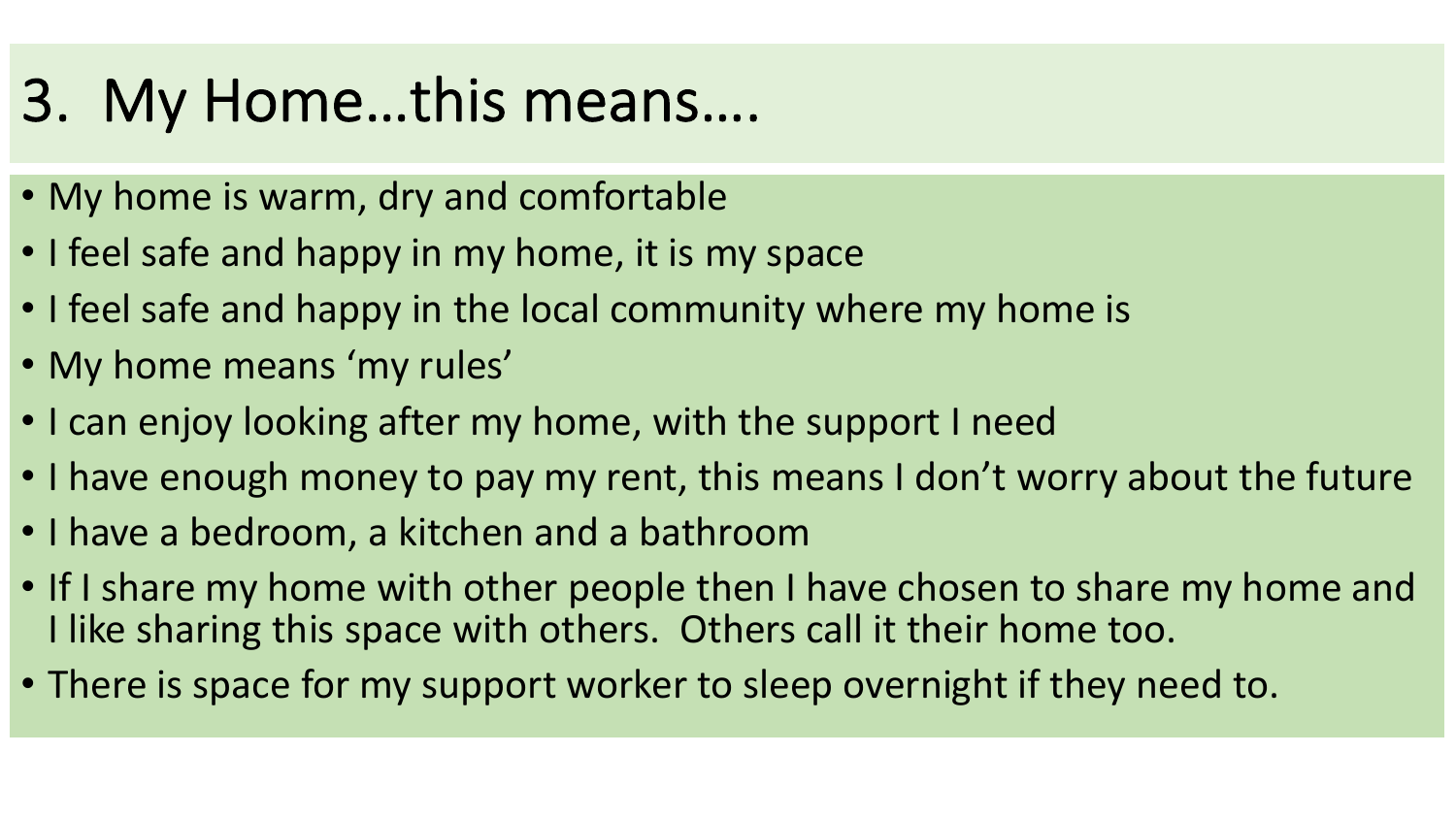#### 3. Our Home – Our Family …this means

- Our home is warm, dry and comfortable
- I feel safe and happy in our home, we share the home and we each have our own space
- We feel safe and happy in the local community where my home is
- My family look after our home, keeping it clean, tidy and a good place to live
- We have enough money to pay my rent, this means we don't worry about our future
- We enjoy family times, family meal and sharing our home with friends and other family members
- There is space for my support worker to sleep overnight if they need to.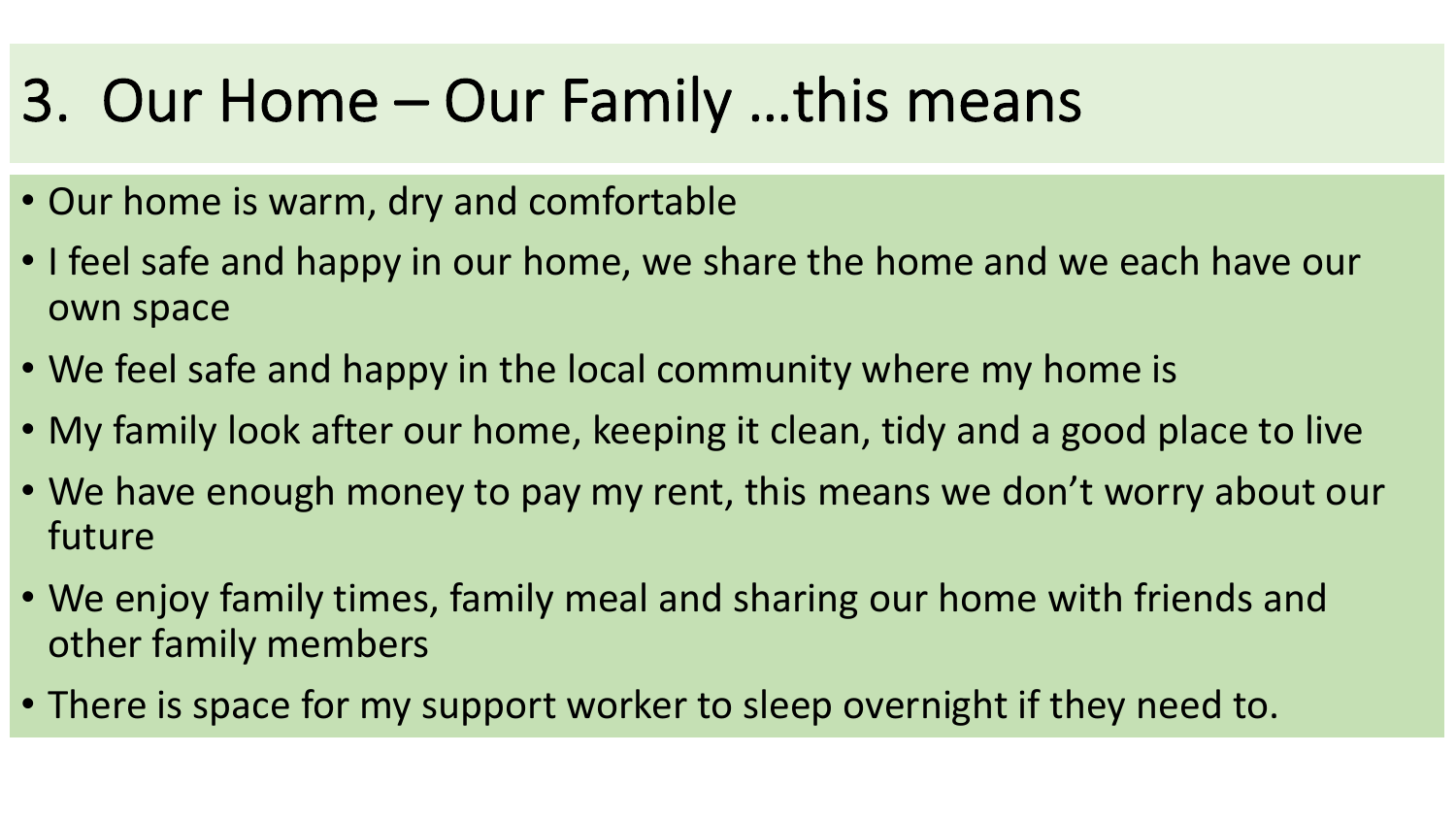# 4. My Support

**UNCRPD Article 19** says 'Persons with disabilities have access to a range of in-home, residential and other community support services, including personal assistance necessary to support living and inclusion in the community, and to prevent isolation or segregation from the community'

#### **The person and those who know them best:**

- A good day and a difficult day understanding how to help me have better days and what happens on difficult days
- Good support for me
- Don't do these things if you want to support me well
- Communication This is how I communicate
- Making decisions I need help in making some decisions
- Managing my money  $-1$  need help with these things
- Food, diet  $-1$  need help with these things
- Personal Care I need help with these things

**Professional / Practitioner / Services:** Learning and experience along with life history of services will be provided, this will include records, assessments and plans completed for childhood support alongside support for the person as an adult.

**The Personal Life Plan** will explain what support is needed, how this should be provided, the charatceristics of the support workers, the budget available to provide support and how this support will enable the person to live independently and be included

**Being safe**, for example, when I'm having a difficult day, feeling anxious, the things you need to manage for me, the decisions I can make and those I need help with, sharing space with others, important people and things that help when life is difficult, when I feel angry what helps, helping me have more good days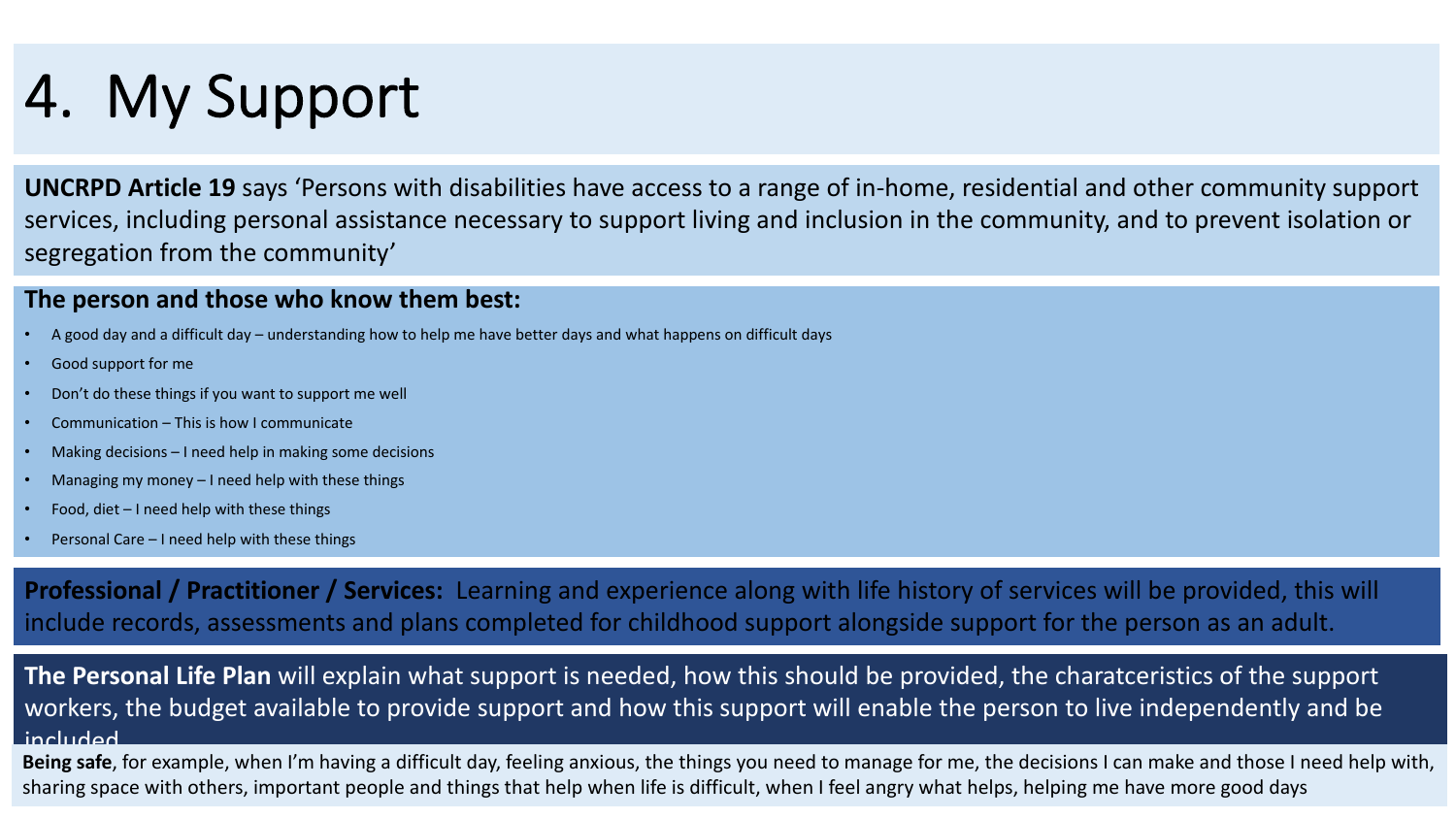### 4. My Support – My Health

**UNCRPD Article 25** recognises the rights of persons with disabilities to health services on an equal basis with the wider population. Many people with disabilities rely on their support to ensure they have access to doctors, nurses, dentists and any specialist health support they need. The person's support will also need to ensure they support the person with good daily health, including food and also any daily medication the person may need.

#### **The person and those who know them best:**

- Eating well
- Well-being things that help me feel happy, feel calm, feel loved and supported
- Medicines that I need
- Communication This is how I communicate
- Who helps me make decisions about my health
- Who is my doctor, my dentist, who are the other important people from health services in my life
- Keeping active, fit and as healthy as I can be

**Professional / Practitioner / Services:** What good health means to the person, the key health professionals including doctor and dentist in the person's life, who helps with health related decisions

**The Personal Life Plan** will include all key health contacts, will include information about medication and will explain what good health means to the person and the specific support needed to make this real.

**Being safe**, for example, eating good food and diet, alcohol, illegal substances, cleanliness, medication, mental health and well-being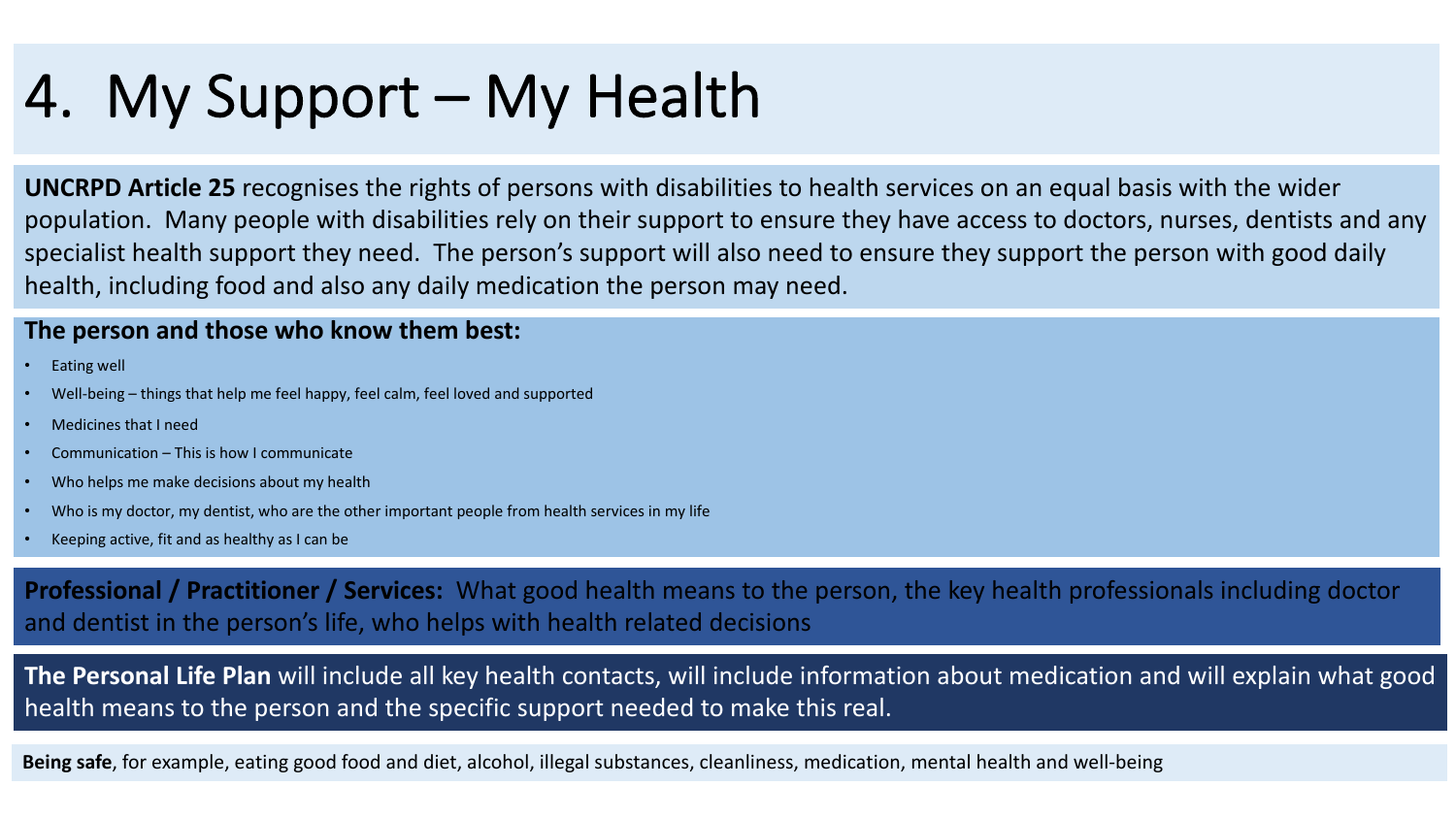# 4. My Support …this means…

- I have been involved in choosing the people who support me, I like the people who support me
- My support helps me feel safe in my home and in my local community
- My support helps me get up and get ready for the day ahead, and my support helps me end the day and get a good night's sleep
- My support helps me eat good food, keep clean and tidy and wear the clothes I choose
- My support helps me manage my money so that I have enough to buy the food I want, pay my bills and have some fun
- My support helps me when I am finding things difficult and a challenge, they support me in ways that we have discussed and that help me if I am feeling anxious or unhappy
- My support helps me get out and about, do the shopping, visit the doctor or dentist, spend times with important people and take part in activities and work
- My support team enjoy spending time with me and I with them, we have good times together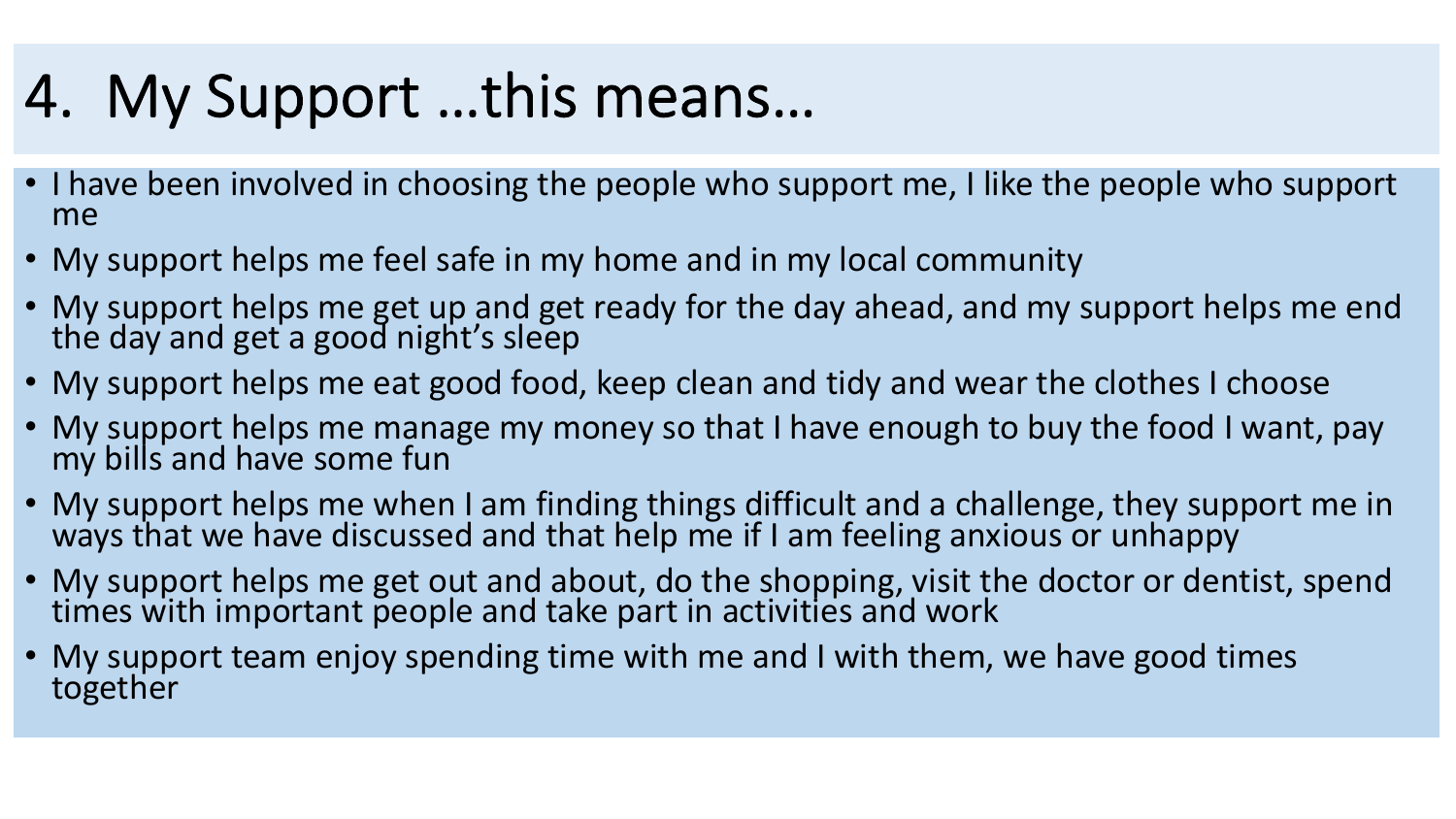# 5. My Community

**UNCRPD Article 19** says 'Community services and facilities for the general population are available on an equal basis to persons with disabilities and are responsive to their needs.'

#### **The person and those who know them best:**

- Places I want to visit
- People I want to meet
- Things I like to do
- A community map?
- Using transport
- Holidays

**Professional / Practitioner / Services:** Information about building relationships and friendships, supporting someone to be safe when out and about, using public transport, road safety, how to support the person if things get difficult.

**The Personal Life Plan** will explain how the person will be able to take part in local community life, how they may travel, their use of shops and community facilities and what support is needed to enable them to feel safe and a valued member of the community.

**Being safe**, for example, being able to build healthy relationships, road safety, using transport, what to do if I get anxious whilst I'm out and about, things that happened in my past that might make things difficult for me, people to avoid, noise, busy places, bright lights, mobility, safe spaces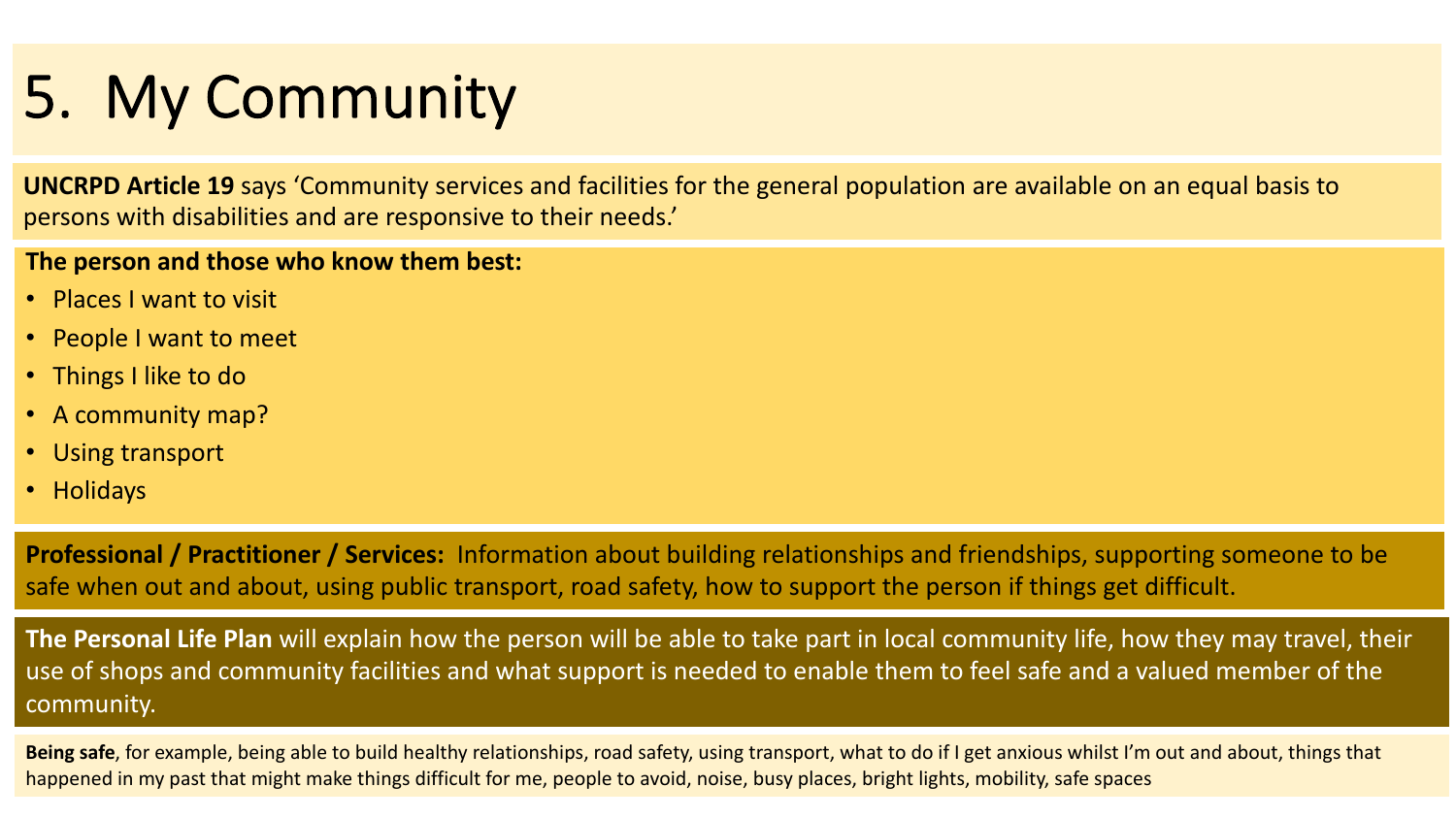### 5. My Community – Learning and Work

Being included in your community extends to school, college, life long learning and employment. There are specific UNCRPD Articles covering these, for this Personal Life Plan; Education, Employment and Work are part of 'Being Included in My Community'.

- Article 24 Education
	- The right of persons with disabilities to education;
		- Inclusion in learning support to participate and learn
		- The opportunity to learn and achieve
		- The purpose of learning contribution through work and employment
- Article 27 Work and Employment
	- The right of persons with disabilities to work, on an equal basis with others;
		- Skills talents, ambitions and learning opportunities needed and sought
		- Access to work support in the work place

**Professional / Practitioner / Services:** Learning an communication, support to participate, to dream and have ambitions, additional funding and support, individual education or work plans

**The Personal Life Plan** will explain the hopes and ambitions for learning and work a person has, it will explain what additional support is available and how this can work alongside other support to enable a person whatever their age to learn, aspire to employment and participate in work.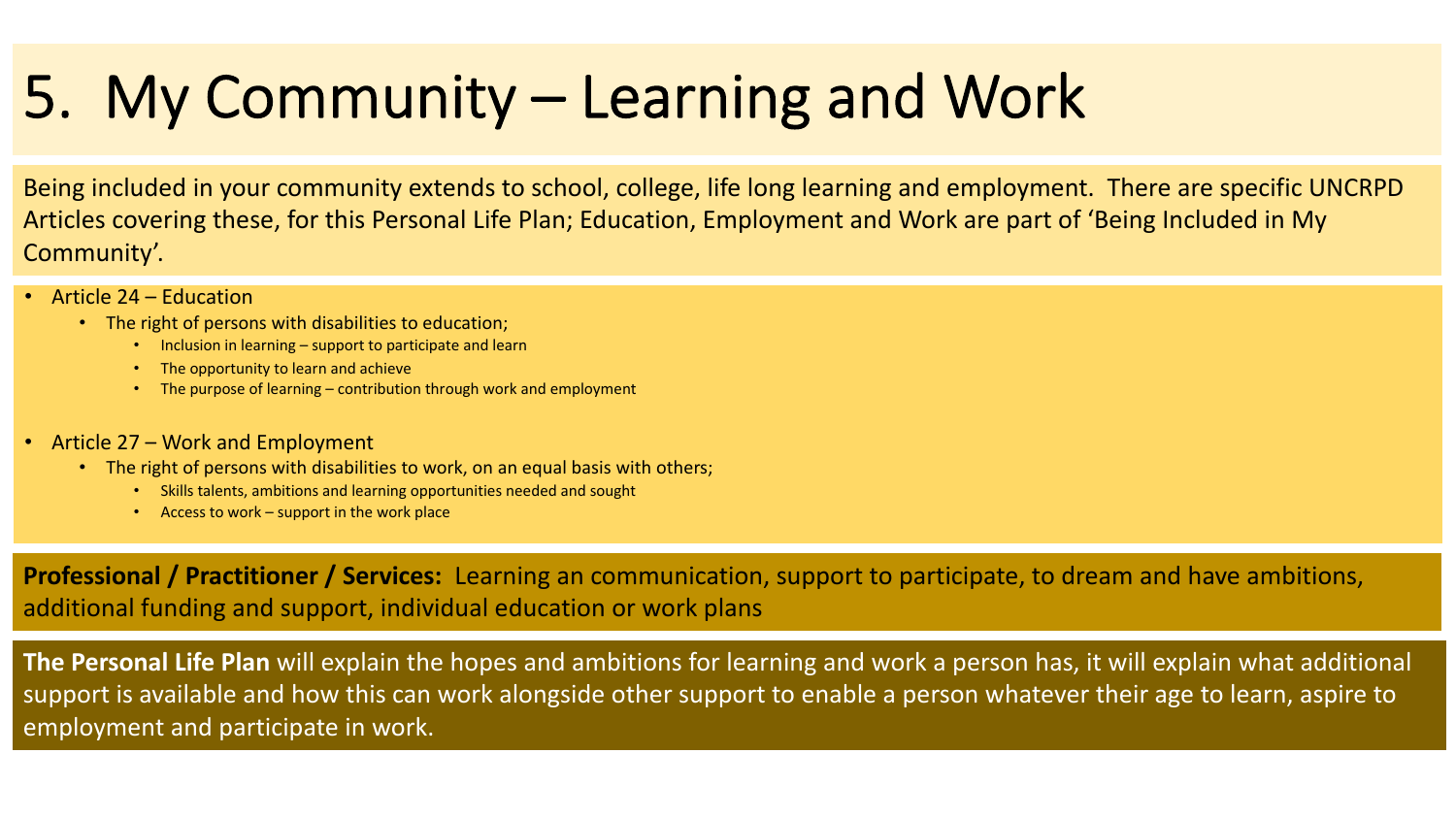#### 5. My Community…this means….

- I can choose to get out and about and away from my home
- I know people in the local community and there are places I can go to meet them and make new friends
- There are places that I enjoy visiting
- I go to the shops to get food and other things I need
- I go to school, participate in learning and get the support I need to achieve and learn new things
- I visit my doctor, my dentist and keep my appointments
- I am learning skills and new things that can help me find work and paid employment
- With support I am able to have a job and earn a wage
- I know my way around my local community
- I feel safe when I am out and about with my support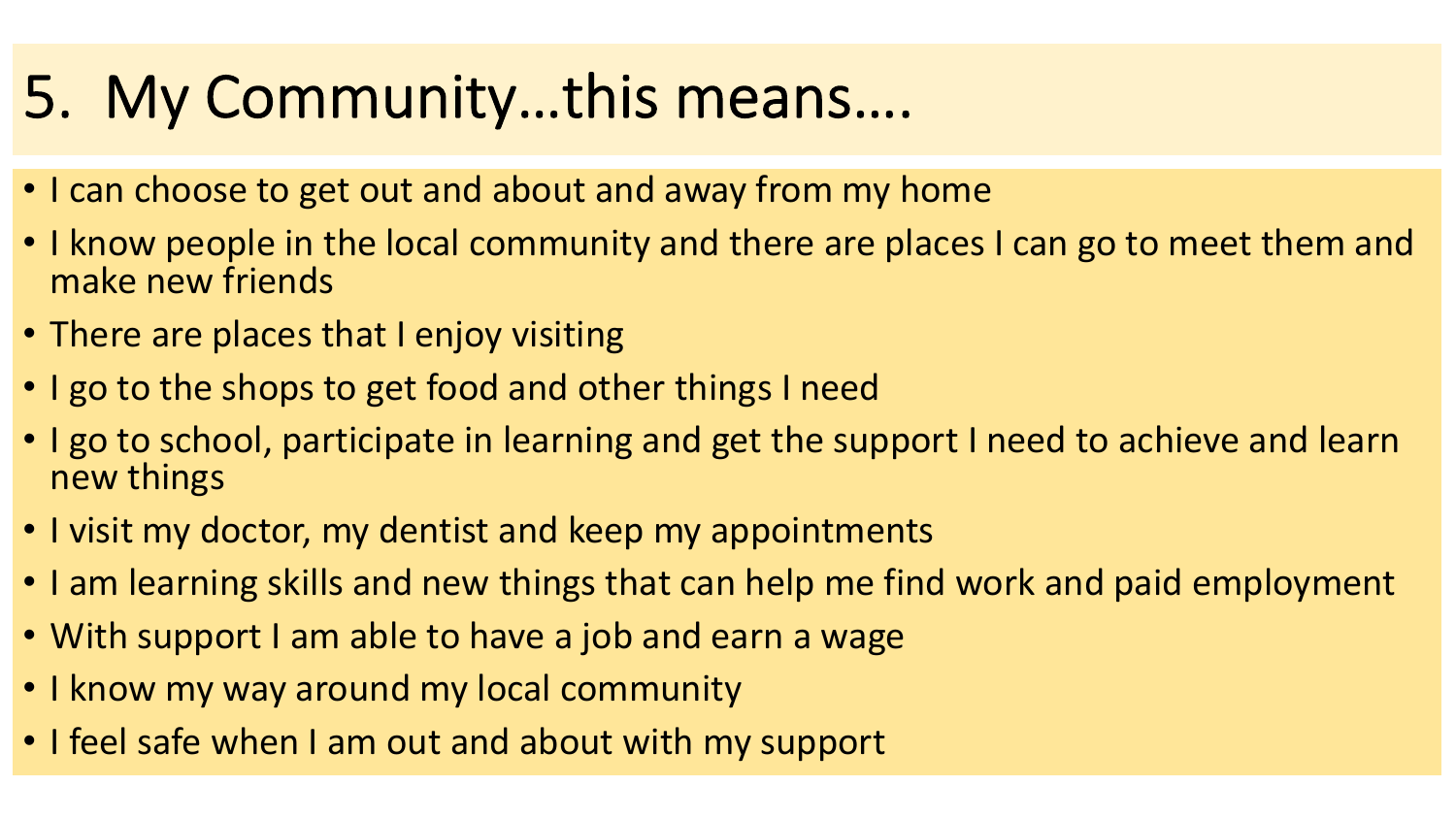#### 6. Action, Contacts and Agreement

- To make the Plan happen there will need to a number of actions taken by different people. It should be clear what needs to be achieved, what actions are to be taken, by whom and when these will be completed
- A list of the important people and their contact details is necessary for the plan.
- It is necessary to confirm that everyone is in agreement with the plan. This includes the person and those who know them best. This needs to be recorded and dated. It will be important to keep a brief note about how the person was involved in completing the plan.
- It will be very important to name the person who will be responsible for making the plan work and take the necessary decisions about funding, support and housing.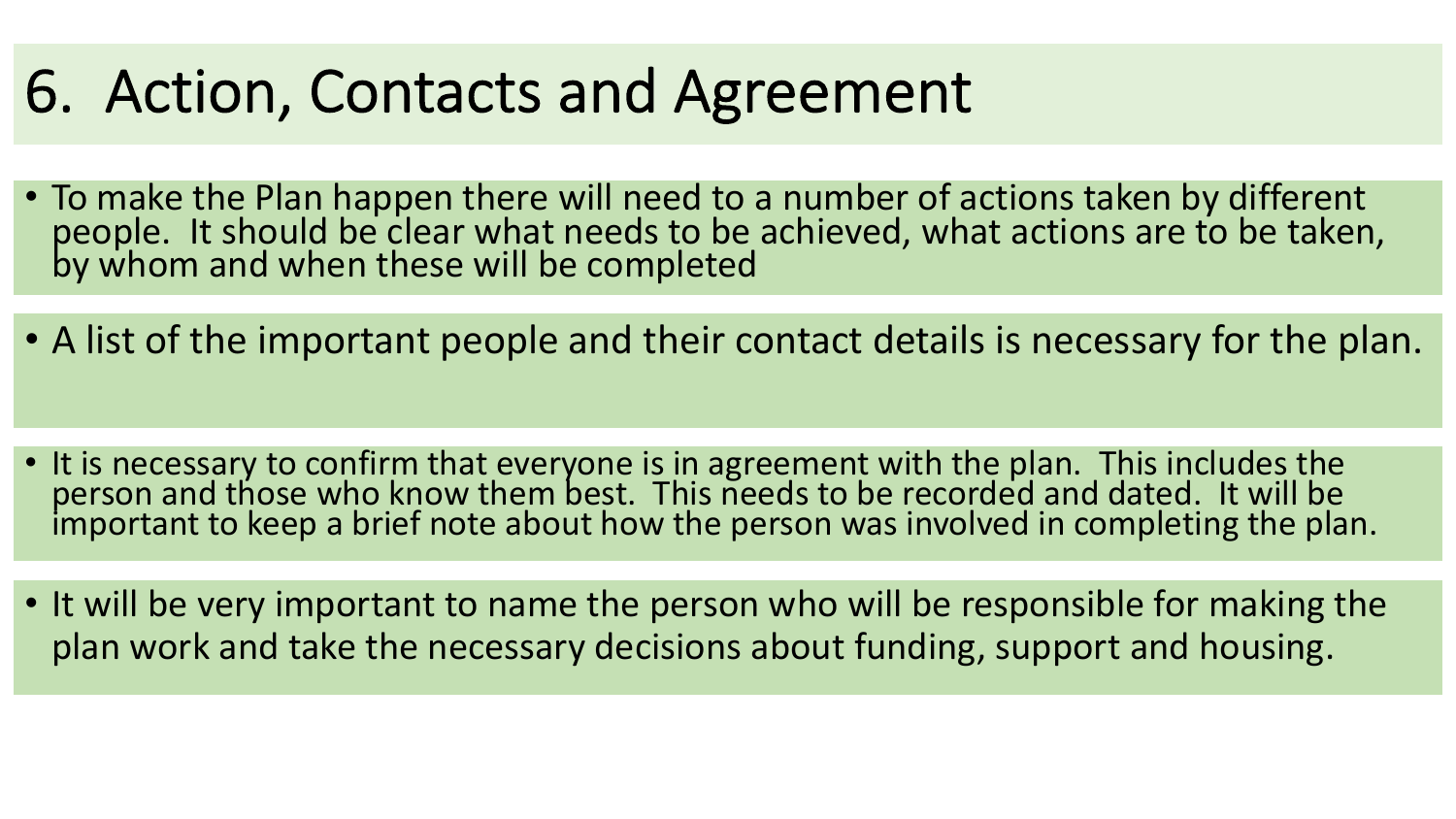#### Bringing everything into one Personal Life Plan

- Section 1 & 2 provide the foundation for the Personal Plan.
- Sections 3,4 and 5 set out how the three areas that Article 19 identifies as necessary to deliver the Right to Independent Living and to be Included in the Community will be delivered for the person and those who love and care for them.
- This Personal Plan will enable a person to move towards living independently and being included; it should also be structured around the individuals' hopes and dreams for their future. When the Plan is written up Section 3, Section4 and Section 5 should all start with what the person says, their hopes and dreams for their life and the hopes of those who know them best.
- Then each Section should document what services say. Finally each section should set out the funding and support needed.
- The final Section of the Plan Action, Contacts and Agreements will explain what is going to be done to provide the support and housing needed, who the important people are and it will record that everyone including the person are in agreement with the plan. It will also be useful to describe how the person was involved in the work to develop the plan.